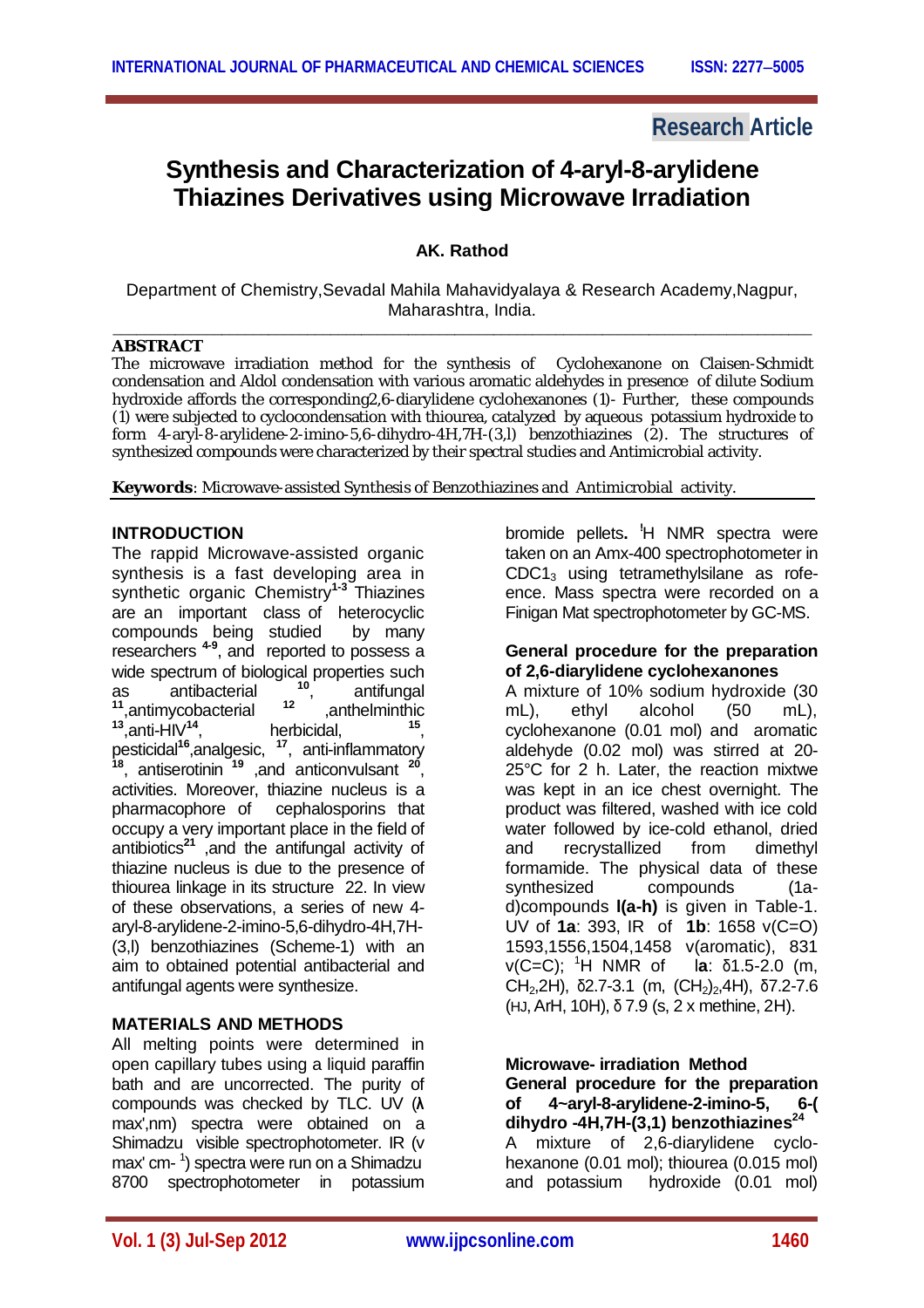dissolved in 10 mL of water and isopropyl alcohol ,the contents were thoroughly mixed. .the reaction mixture was subjected to microwave irradiation in a Laboratory or domestically available panasonic microwave oven having a maximum power 80-100 W and operated at 120 **±** 5 °c for 10-12 min , after completion of the reaction, the solid product was separated out , the solvent was removed under reduced pressure and the residue obtained was treatedwith ice-cold water, filtered, dried and recrystallized from ethanol. The physical data of these synthesized compounds

**Spectral Analyses,** of compounds **2(a-h)**  is given in Tqble-1. UV of **2a**: 286, IR of **2b:** 3436 v(imine), 3193 v(cyclic NH), 1604 v(C=N>, 1506,1475 v(aromatic), 1028 v(C=N). <sup>1</sup>H NMR of **2a:** δ 1.5-2.2 ( m, (CH^, 4H). $δ2.3-2.9$  (m, CH<sub>2</sub>, 2H),  $δ$  4.9 (s,— CH—S, 1H), δ 6.5 (s, imine, 1H), δ 7.0 (s, cyclic NH, 1H), δ 7.2-7.5(m, ArH, 10H), δ 7.8 (s, methine, 1H). <sup>1</sup>H NMR of **2b:** δ 1.6- 2.0(m, (CH2)2,4H), **:** δ 2-4-2.8 (m, CH2,2H), **:**  δ 3.8 (s, 1 X OCH3,3H), δ 3.9 (s, 1 x OCH3,3H), **:** δ 4.9 (s, CH—5,1H), **:** δ 6.5 (s, imine, 1H) **:** δ , 6.7 (s, cyclic NH, lH), δ 6.9- 7.3(m,ArH,8H), **:** δ 7.6£Cs,methine, 1H).



**Scheme 1: Synthetic scheme of Thiazines derivatives (1a-h) & (2a-h)**

| abic 1. Ondractoristics Data or Oynthicsized Oompounds or initiazines (Ta |                        |                                          |      |                   |           |  |
|---------------------------------------------------------------------------|------------------------|------------------------------------------|------|-------------------|-----------|--|
| Compd.                                                                    | Αr                     | M.F.                                     | M.W. | M.P. $^{\circ}$ c | Yield (%) |  |
| la                                                                        | Phenyl                 | $C_{20}H_{18}O$                          | 274  | 116-118           | 74        |  |
| 1b                                                                        | p-Methoxyphenyl        | $C_{22}H_{22}O_3$                        | 334  | 158-160           | 84        |  |
| 1c                                                                        | 3,4-Dimethoxyhenyl     | $C_{24}H_{26}O_5$                        | 394  | 142-144           | 86        |  |
| 1d                                                                        | 3,4,5-Trimethoxyphenyl | $C_{26}H_{30}O_7$                        | 454  | 210-212           | 95        |  |
| 1e                                                                        | p-Chlorophenyl         | $C_{20}$ Hi <sub>6</sub> OC <sub>b</sub> | 342  | 150-152           | 86        |  |
| 1f                                                                        | p-Tolvl                | $C_{22}H_{22}O$                          | 302  | 172-174           | 93        |  |
| 1g                                                                        | 2,3,4-Trimethoxyphenyl | $C_{26}H_{30}O_7$                        | 454  | 180-182           | 94        |  |
| 1h                                                                        | 2-Furfurly             | $C_{16}H_{14}O_3$                        | 254  | 146-148           | 77        |  |

**Table 1: Characteristics Data of Synthesized Compounds of Thiazines (1a-h)**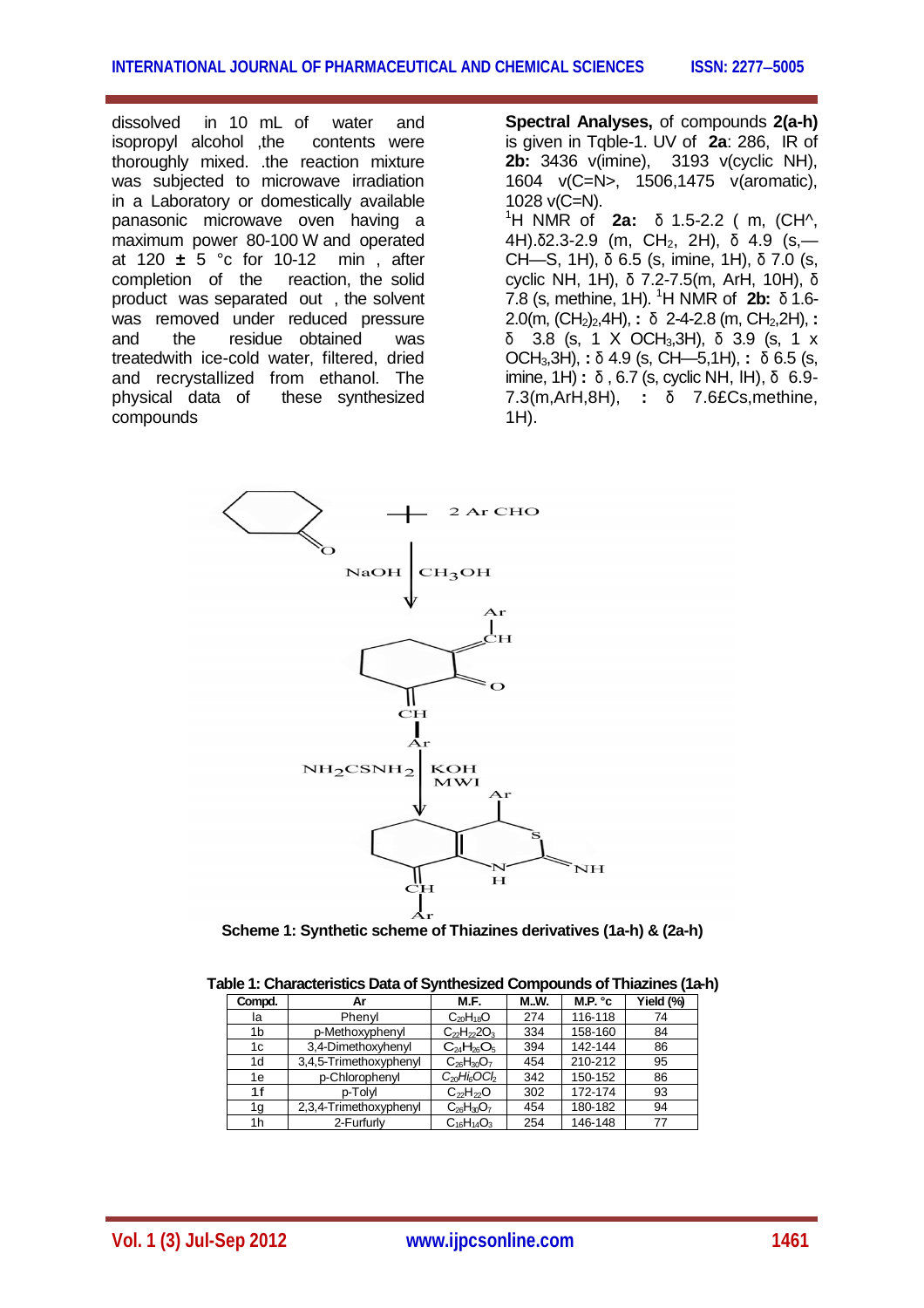| Compd.         | Ar                      | M.F.                                                  | <b>M.W.</b> | M.P. $^{\circ}$ c | Yield<br><b>Time</b> |
|----------------|-------------------------|-------------------------------------------------------|-------------|-------------------|----------------------|
| 2a             | Phenvl                  | $C_{21}H_{20}N_2S$                                    | 332         | 192-194           | 87/12                |
| 2 <sub>b</sub> | p-Methoxyphenyl         | $C_{23}H_{24}N_2O_2S$                                 | 392         | 196-198           | 85/12                |
| 2c             | 3,4-Dimethoxyhenyl      | $C_2$ s $H_{20}N_2$ O4S                               | 452         | 223-225           | 78/12                |
| 2d             | 3,4,5-TYimeflioxyphenyl | $C_{27}H_{12}N_2OS$                                   | 512         | 213-215           | 86/12                |
| 2e             | p-Chlorophenyl          | $C_2$ H <sub>18</sub> N <sub>2</sub> SC1 <sub>2</sub> | 400         | 235-236           | 94/12                |
| 2f             | p-Tolvl                 | C: vH24N <sub>2</sub> S                               | 360         | 218-220           | 96/12                |
| 2g             | 2,3,4-Trimethoxyphenyl  | $C_{27}H_{32}N_2O_6S$                                 | 512         | 187-189           | 97/12                |
| 2 <sub>h</sub> | 2-Furfurly              | $C: H_{16}N_2O_2S$                                    | 312         | 179-181           | 88/12                |

| Table 1: Characteristics Data of Synthesized Compounds of |
|-----------------------------------------------------------|
| Thiazines using Microwave Technique. (2a-h)               |

## **Antimicrobial activity**

The newly synthesized 4-aryl-8-arylidene-2 imino 5,6-dihydro-4H,7H-(3,l) benzothiazines 2(a-d) were

screened for in vitro antimicrobial activity using two Gram positive organisms, viz., Staphylococcus aureus and Bacillus subtilis, two Gram negative organisms, viz.,<br>Escherchia coli and Pseudomonas Escherchia coli and Pseudomonas aeruginosa and two fungal organisms, viz.,

Asperagillus niger and Candida albicans by agar cup plate method at the concentration of 100 .µg .The zone of inhibition was measured in mm and the values of antibacterial and antifungal activity of 2(a-h) were compared against standard references, ampicillin and amphotericin B, respectively (Table-2).

| Compound       | Antibacterial activity |                    |        |                  | Antifungal activity |                       |
|----------------|------------------------|--------------------|--------|------------------|---------------------|-----------------------|
|                | <b>S</b> .aureus       | <b>B.</b> Subtilis | E.coli | Р.<br>aeruginosa | А.<br><b>Niger</b>  | C.<br><b>Albicans</b> |
| 2a             | 20                     | 19                 | 20     | 17               | 13                  | 13                    |
| 2 <sub>b</sub> | 24                     | 22                 | 20     | 21               | 14                  | 14                    |
| 2c             | 21                     | 21                 | 20     | 15               | 13                  | 13                    |
| 2d             | 17                     | 17                 | 14     | 12               | 10                  | 11                    |
| 2e             | 23                     | 24                 | 20     | 20               | 16                  | 14                    |
| 2f             | 23                     | 23                 | 16     | 17               | 14                  | 13                    |
| 2g             | 18                     | 17                 | 11     | 13               | 9                   | 11                    |
| 2 <sub>h</sub> | 23                     | 21                 | 17     | 15               | 14                  | 13                    |
| Ampicillin     | 38                     | 32                 | 33     | 30               | -                   |                       |
| Amphotericin B |                        |                    | ۰      |                  | 18                  | 16                    |

## **RESULTS AND DISCUSSION**

The structures of new compounds prepared during the present investigation have been authentically established by their UV, IR, NMR and mass spectral studies. In the following section the spectral studies of some selected compounds were dealt.

The compounds **l(a-h)** were prepared by reaction of cyclohexanone with aromatic aldehydes which is an example for Claisen-Schmidt condensation and Aldol condensation. The formation of la from cyclohexanone was indicated by its UV spectrum. The cyclohexanone exhibited **λ** max' at 262. The compound **la** exhibited **λ** max' at 393. This clearly indicates that the bathochromic shift was because of=CHAr chromophore. The

formation of **1b** from cyclohexanone was indicated by its IR spectrum. The cyclohexanone exhibited v max' at 1715 (C=0). The compound **Ib** exhibited v max' at 1658 (C=O). The appearance of a band at 1658 is mainly due to the presence of two =CHAr chromophores<sup>26</sup>. This clearly indicates the formation of **Ib.** The formation of **la** was also confirmed by its  ${}^{1}H$  NMR spectrum. The presence of signals at 8 1.5-2.0 (m. CH<sub>2</sub>.2H), §2.7-3.1 (m.  $(CH<sub>2</sub>)<sub>2</sub>,4H$ , 8 7.2- ?.6 (m, ArH, 10H) and 8 7.9 (s, 2 x methine,2H) clearly shows the formation of **la.** The compounds **2(a-h**) were prepared

by cyclocoadensation of **l(a-h)** with thiourea. The formation of **2a** from **la** was indicated by its UV spectrum. The **λ** max'